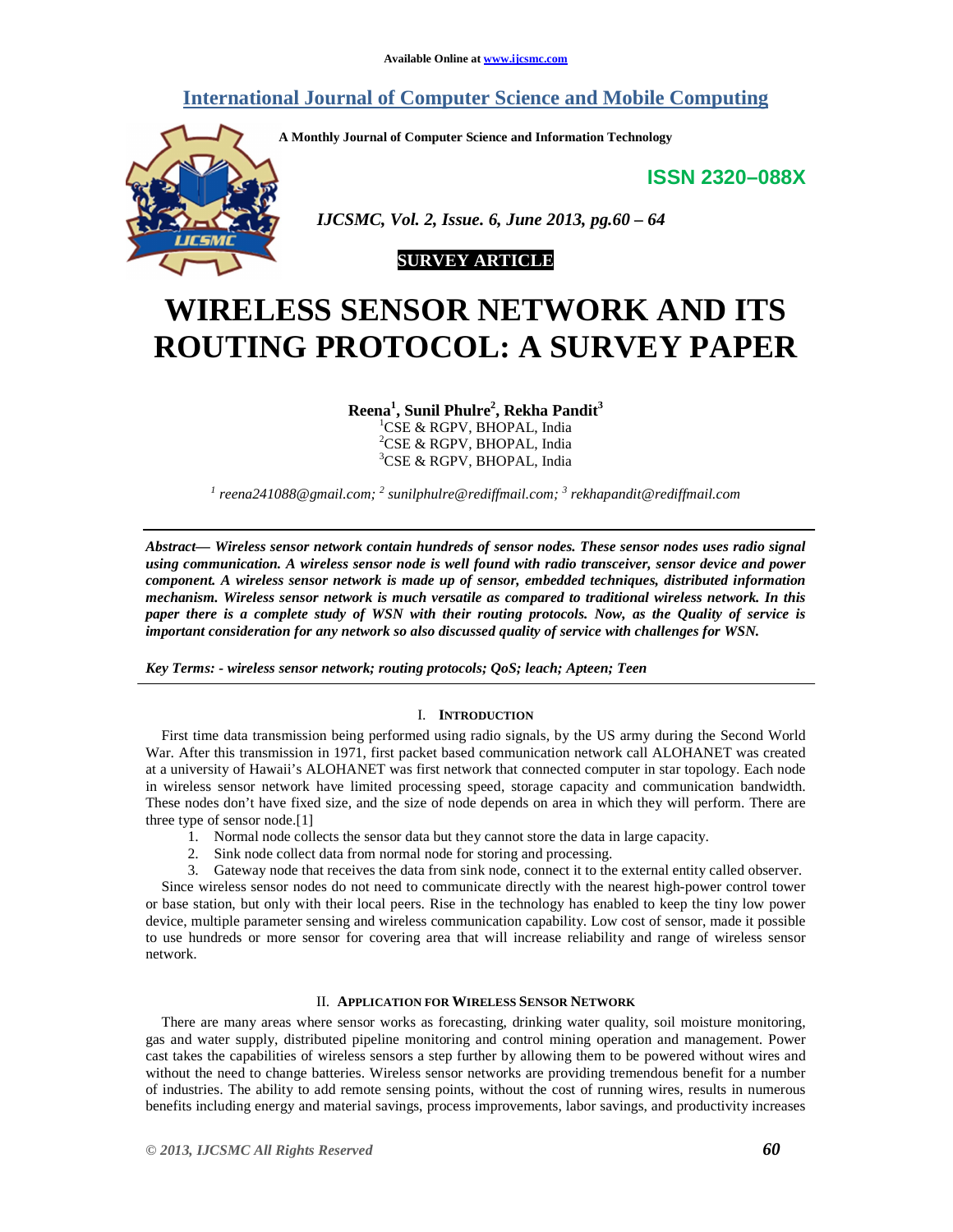Wireless sensors networks are being widely deployed, and Power cast's technology can provide benefit for many applications including

- 1. Building Automation / Access Control / Security
- 2. Energy management
- 3. Smart Grid / Sub-station
- 4. Monitoring
- 5. Industrial Monitoring
- 6. Structural Health Monitoring
- 7. biodiversity mapping
- 8. disaster relief operation

# III. **CLASSIFICATION OF SENSOR NETWORK**

Sensor network can be classified into two categories**.**

#### 3.1Proactive Network

The node in the proactive network randomly switches on their sensor and transmitter, sense the environment, transmit the data of interest. Thus they provide a snapshot of the relevant parameter at regular interval and are well suited for the application requiring periodic data monitoring.

#### 3.2Reactive Network

In this type of network, nodes respond immediately to high Changes in the value of sensed attributes.

# IV. **PROTOCOL IN WIRELESS SENSOR NETWORK**

Various protocols have been designed that accept and store the query of user, send the answer that is send by the network. Similar to the Adhoc, the protocol set up a path immediately.



Fig 1 routing protocols of wireless sensor network

# 4.1 FLAT ROUTING IN SENSOR NETWORK

Concept of routing in wireless sensor network is different from wireless or wired network. Wireless sensor network is data centric; don't require that the data should move between specific nodes, in wireless sensor network each node will approx. same data. So rather that transmitting same data repeatedly concept is to aggregate the data then transfer it. This process is known as data fusion.

#### 4.1.1Directed Diffusion:

It one of the data broadcasting protocol developed for wireless sensor network. It consists of element – interest, data message, data and reinforcement. An interest is a message which specifies what a user wants .any data that is stored or processed as information can be an event .in addition data is named using attribute value pair. A sensing task is broadcasted throughout the sensor network as an interest for named data. This broadcast sets up gradient within the network designed to draw the event. Specifically a gradient is direction state created in each node that that receives an interest. The gradient direction setup toward the neighboring node from which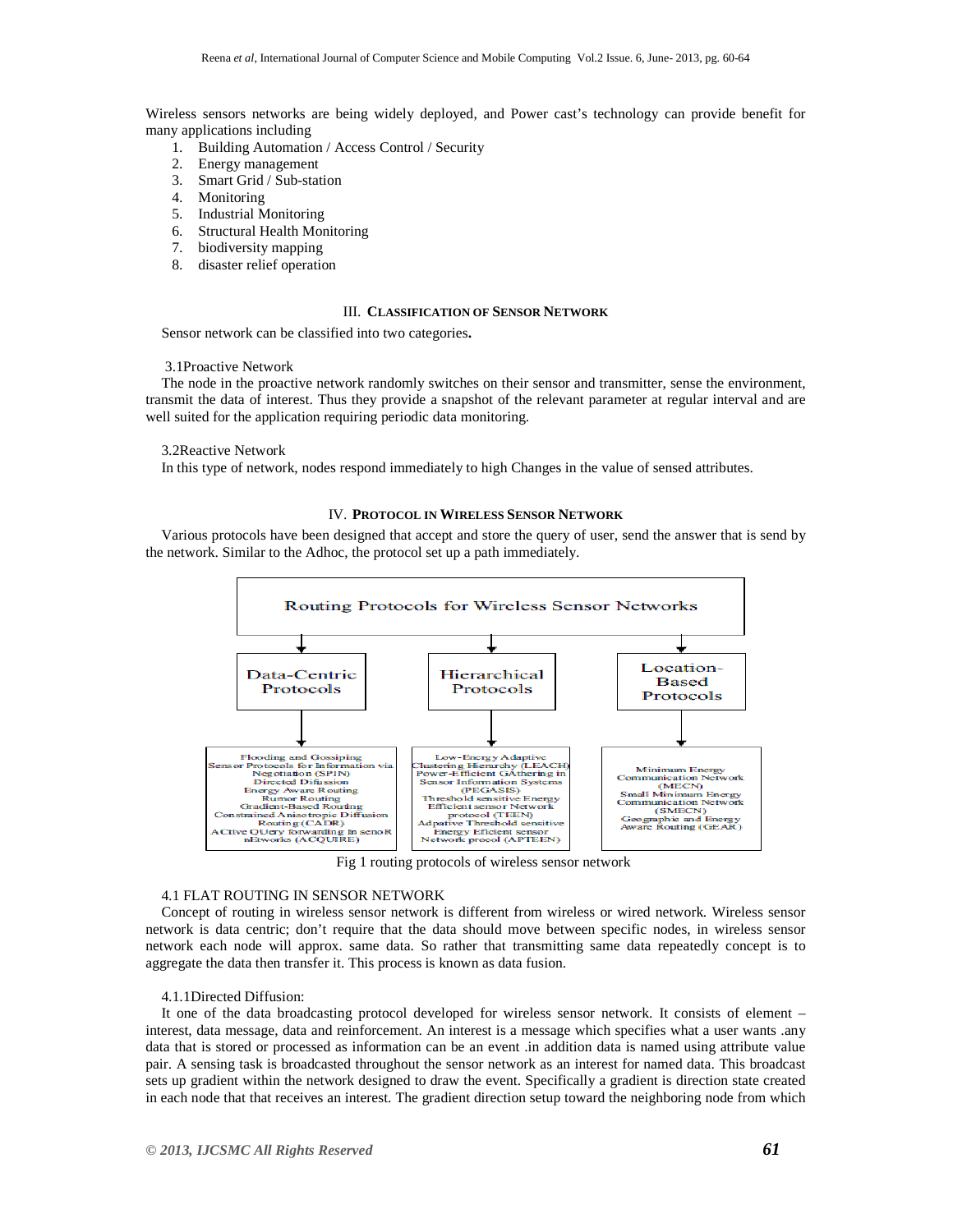the interest is received. Event starts flowing towards the originator of interest along multiple gradients path. The sensor network reinforces one or more small number of these paths.

#### 4.1.2 SPIN

A group of adaptive protocol called, spin that broadcast all information to each of the node that lay the network. So each node will have the same data as its neighbor's node. This protocol distributes the information to all nodes even when a user doesn't require it.

# 4.1.3 Flooding and gossiping

These two don't require any routing algorithm for transmitting data in wireless sensor network. in flooding when node broadcast the data ,every sensor receives the packet, send it to all the neighbor node. When the transmission is completed or packet received at the destination node, then the broadcasting is halted. The Concept of flooding is easy but causes a problem called implosion, in which the destination node has various copies of duplicate message.

In gossiping the problem of implosion is rectified, by sending the data packet to the selected neighbor rather than broadcasting it to all node of network. Since delay time increased because path is selected before transmission of packet's this protocol doesn't much concentrate on energy consumption.

# 4.2 HIERARCHICAL ROUTING PROTOCOLS

The main objective of hierarchical routing protocol is minimization of energy consumption of sensor node. The node with higher energy will be selected as cluster head. Cluster head also responsible for sending and processing the information. Once the cluster head is selected, remaining node of that cluster will perform sensing.

#### 4.2.1 LEACH

The goal of leach protocol is to enhance the life of network. This protocol uses the arbitrarily circulation of local cluster base station to equally circulates the energy load between the sensor in the network. Leach performs two tasks.

1) Selection of cluster head, call the setup phase.

2) Maintaining the cluster during the transmission of data, called steady phase.

# 4.2.2 GREEDY PEREMETER STATELESS ROUTING

The GPSR protocol is based on the algorithm that combines the greedy packet forwarding and parameter forwarding method. This protocol transfers the data packet in wireless datagram networks. Greedy packet forwarding is a technique that allow source to know the geographic position of the destination integrated in the route request. GPSR gives information each node of network, position of all the neighbor node in a table. This information also refreshed within a regular time interval.

Leach, PEGASIS, TEEN, APTEEN are other hierarchical protocol.

# 4.3 LOCATION BASED PROTOCOLS

Distance between two particular node calculated to find the location information so that energy consumption can be evaluated. To provide the location information of each of the node, gps device can be combined in the embedded board. Geographical routing protocols provide the several techniques to route that data to improve energy efficiency or latency.

# 4.3.1 Minimum Energy Communication Network (MECN)

MECN computes an energy efficient sub network .the MECN utilized a low power geographic position system for a certain sensor network. It selects a relay region for every node. The relay region consists of nodes in surrounding area where transmitting through those nodes is more energy efficient than direct transmission. The objective of MECN is to find a sub network that will have fewer nodes and needs minimum power for transmission between any two selected nodes. MECN is self-designed and then can dynamically adapt to node failure or adding new sensors.

4.3.2 Small Minimum Energy Communication Network (SMECN)

SMECN construct a network which is small than the network created by MECN, SMECN basically find the hurdle between any two nodes. Hence the sub graph G', constructed by SMECN for minimum energy usage satisfying the following condition.

1) Number of nodes in G' is less than the G while containing all nodes in G.

2) Energy required for transmission in G' should be less than energy consumed by graph G.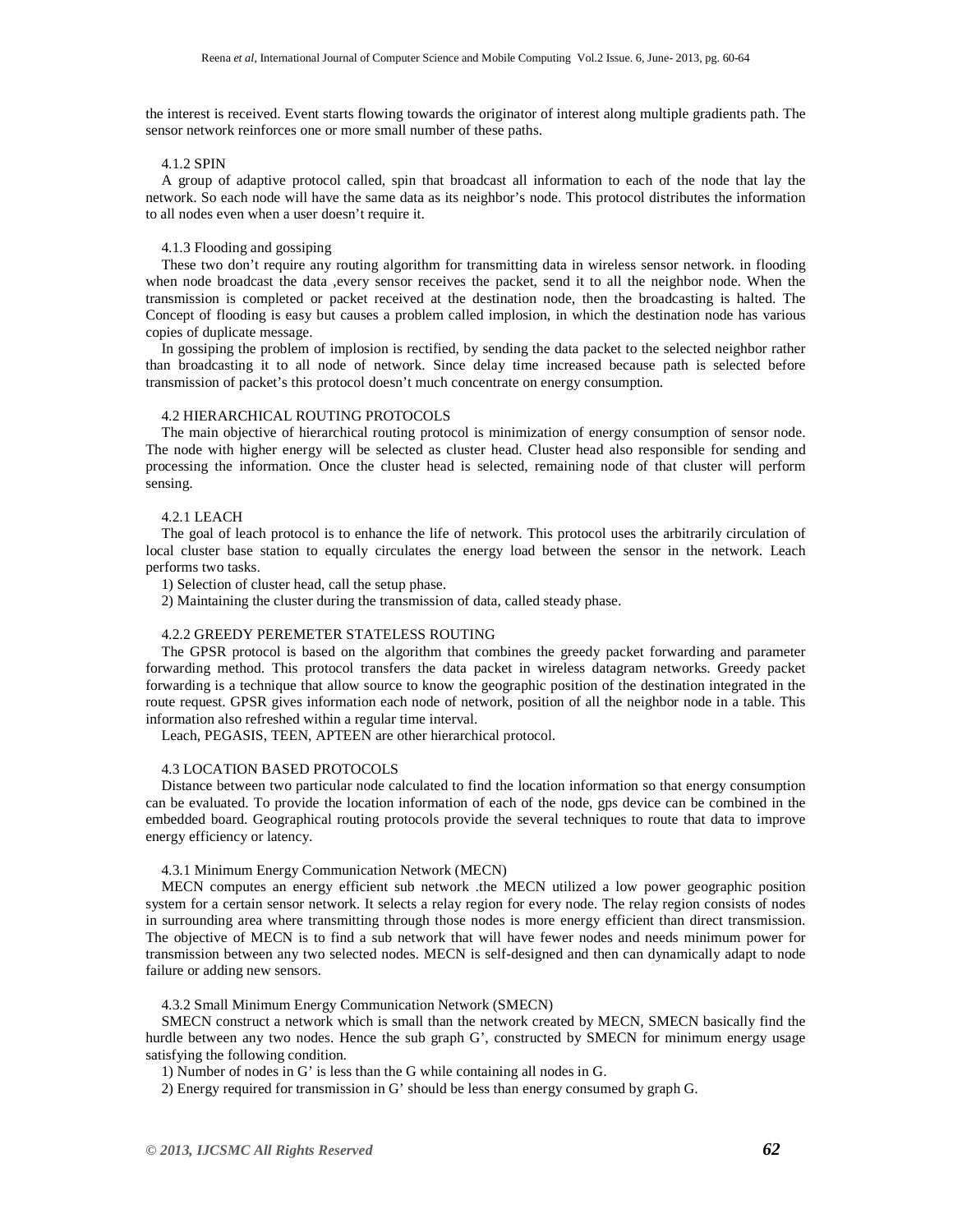#### V. **OTHER ROUTING PROTOCOLS IN WSN**

In wireless sensor network on the basis of operation routing protocols are also classified into multipath based, query based, negotiation based, quality of service based routing techniques.

#### 5.1 Multipath Routing Protocols

This type of routing protocols uses multiple paths instead of a single path in order to enhance network performance. Directed diffusion is a good example of this type of routing. [3]

#### 5.2 Query based Routing Protocols

In this type of routing protocol destination nodes propagate a query for data (sensing task) from a node through the network, and a node with this data sends the data that matches the query back to the node that initiated the query. Directed diffusion, RUMOR, ACQUIRE, COUGAR are good examples of this type of routing protocol. [3]

## 5.3 Negotiation based routing protocols

These protocols use high-level data descriptors in order to eliminate redundant data transmissions through negotiation. Communication decisions are also made based on the resources available to them. SPIN family protocols are good examples of negotiation-based routing protocols. [3]

#### 5.4 Quality of Service Based Routing Protocols

In QoS-based routing protocols, the network has to balance between energy consumption and data quality. In particular, the network has to satisfy certain QoS metrics (delay, energy, bandwidth, etc.) when delivering data to the base station. SPEED (Stateless Protocol for Real-Time Communication in Sensor Networks) is good example of this type of protocols. [3]

# VI.**QUALITY OF SERVICE IN WIRELESS SENSOR NETWORK**

Objective of quality of service is to provide much better network services over existing. Quality of service of wireless sensor network defines three features: delay, loss, jitter

6.1 Delay

It is the total time being spent in a network for transmitting a data packet from source to destination.

6.2 Jitter

It is variation of time for delivering the data packet from the last one delivered.

6.3 Loss

Total data received over total data send by network. Maximum loss degrades the quality of network.

Traditional wired network uses end to end communication model, for sending data one node to another node hence the loss, delay, jitter can be considered in wired network. While in wireless sensor network, each node broadcast the data to all nodes so quality of service parameter is fully acceptable. in wireless sensor network ,even the end to end communication model is not required but the factor of energy consumption is considered since each node must be capable of broadcasting data, so wireless sensor network quality of service parameter are coverage area ,exposure, energy cost and network life time.

#### VII. **CHALLENGES OF WIRELESS SENSOR NETWORK**

1) Power

Each protocol considers this limitation. Since power consumption is important factor for setting up the infrastructure of wireless sensor network. as distance increases the power consumption will also increase. When there more obstacles are in between the nodes then multi hope routing consumes more energy than directing routing.[1]

2) Bandwidth

Lack of bandwidth presents more difficulties in achieving the good performance in wireless sensor network. Using data compression and utilizing different bandwidth capabilities based on nature of stream are two proposal to overcome the scare of bandwidth.[1]

# 3) Memory Size

Since sensor node do not have much storing capability so memory size is one more important factor for considering wireless sensor network performance. As the limitation of memory size is affecting most proposals to enhance wireless sensor network networking capabilities.[1]